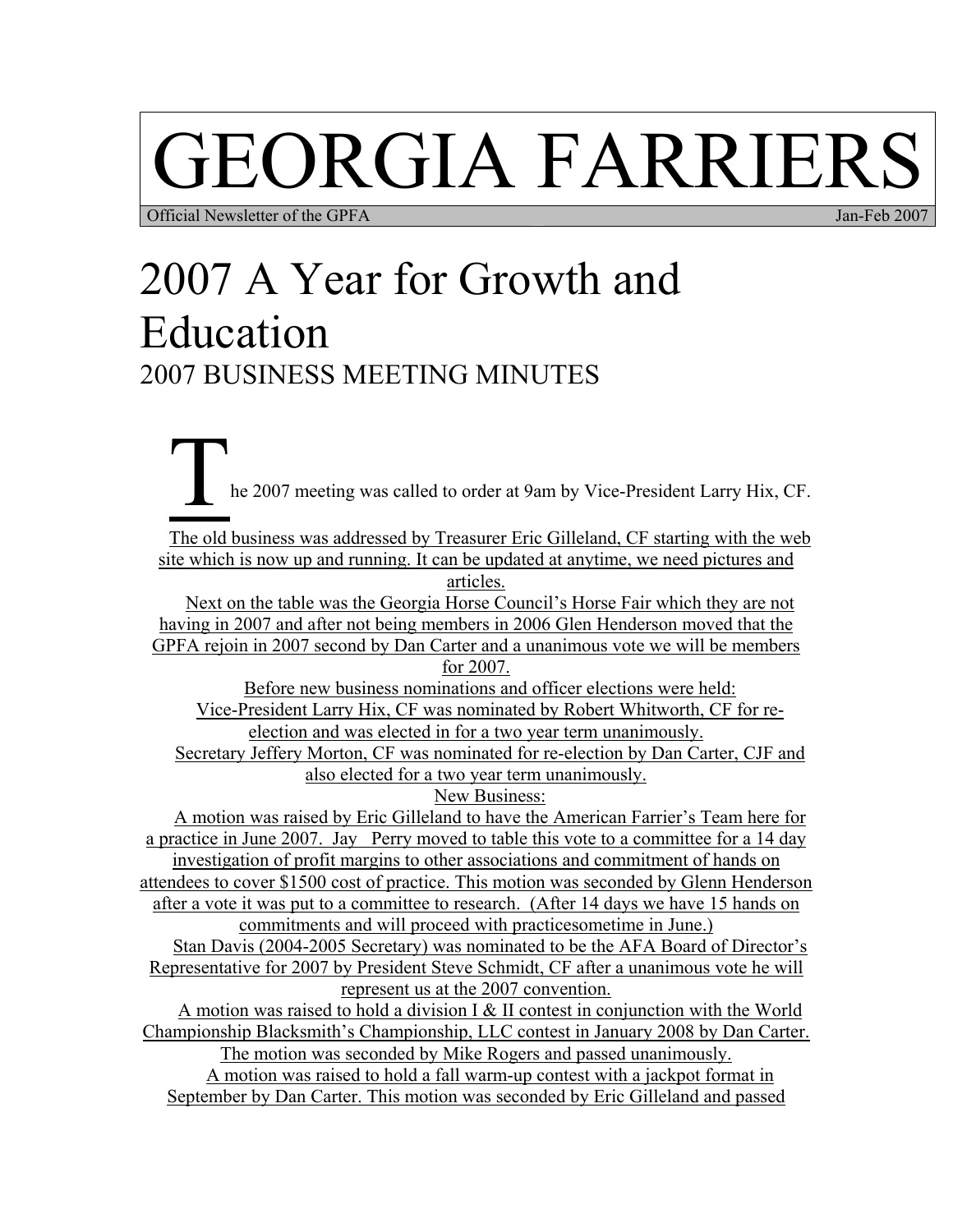Unanimously. Several committees were created this year and are as follows: Certification Eric Gilleland, CF Mike Rogers Pre Certification Larry Hix, CF Wayne Nunn Newsletter Jeffery Morton, CF Dan Carter, CJF Steve Prescott, CJF Jeff Holder, CF Larry Hix, CF Contest Dan Carter, CJF Steve Schmidt, CF Jeffery Morton, CF Eric Gilleland, CF Hammer-Ins/Shop Nights Jeffery Morton, CF Eric Gilleland, CF Neal Baggett Larry Hix, CF Marketing Mike Rogers Glenn Henderson, CF Wayne Nunn Jeffery Morton, CF Clinics Lynn Jean, CJF Dan Carter, CJF Steve Schmidt, CF Jeffery Morton, CF

Finally The Injured Farrier Fund was separated in the account and some how there was a paperwork error during the changing of the guard some where in the past so we started a separate fund with the proceeds from lunch at the business meeting. Thanks to a couple of Farriers making donations of what they charge to shoe one horse we raised \$467.00 for the fund thanks to everyone's donations.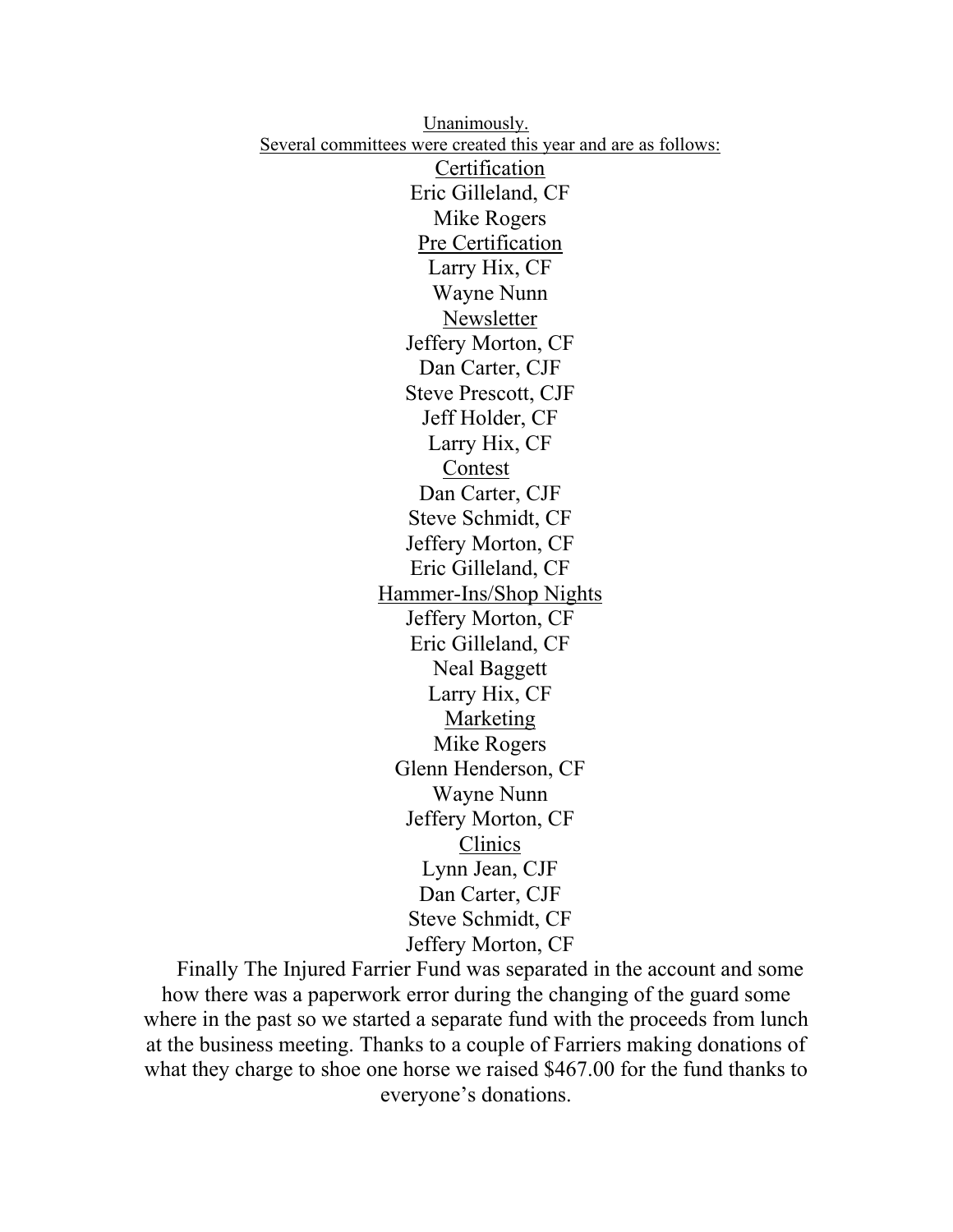#### **If you would like to Donate to the IFF mail your checks to Injured Farrier's Fund**

c/o Jeffery Morton P.O. Box 546 Monticello, GA 31064 (678)233-4201

Classifieds If you have anything to sell or are looking for an apprentice or apprenticeship call a member of the newsletter committee.

GPFA Shirts and Hats are for sale for a limited time call Jeffery Morton at (678)233-4201

> For Sale: 2004 Dodge 1500 Monetta Farrier Body Slide Out, Shoe Racks, Forge, Etc. Under 70,000 miles \$16,000 Contact Marshal Greene (706)409-3680

#### **This Section Is A Free Service To Members. So take advantage of it.**

#### **Calander of Events February**

16th Shop Night @ Larry Hix's Shop (706)783-3219 (706)783-3219 From Athens: take loop to hwy. 129 towards Danielsville At Athens Tech turn right onto hwy 72 towards Elberton 2.4 miles past traffic light in Colbert turn right onto Farm rd. Go to 1st dirt road on right Waggoners Grove Church rd. 3rd driveway on right Barshoe H Livestock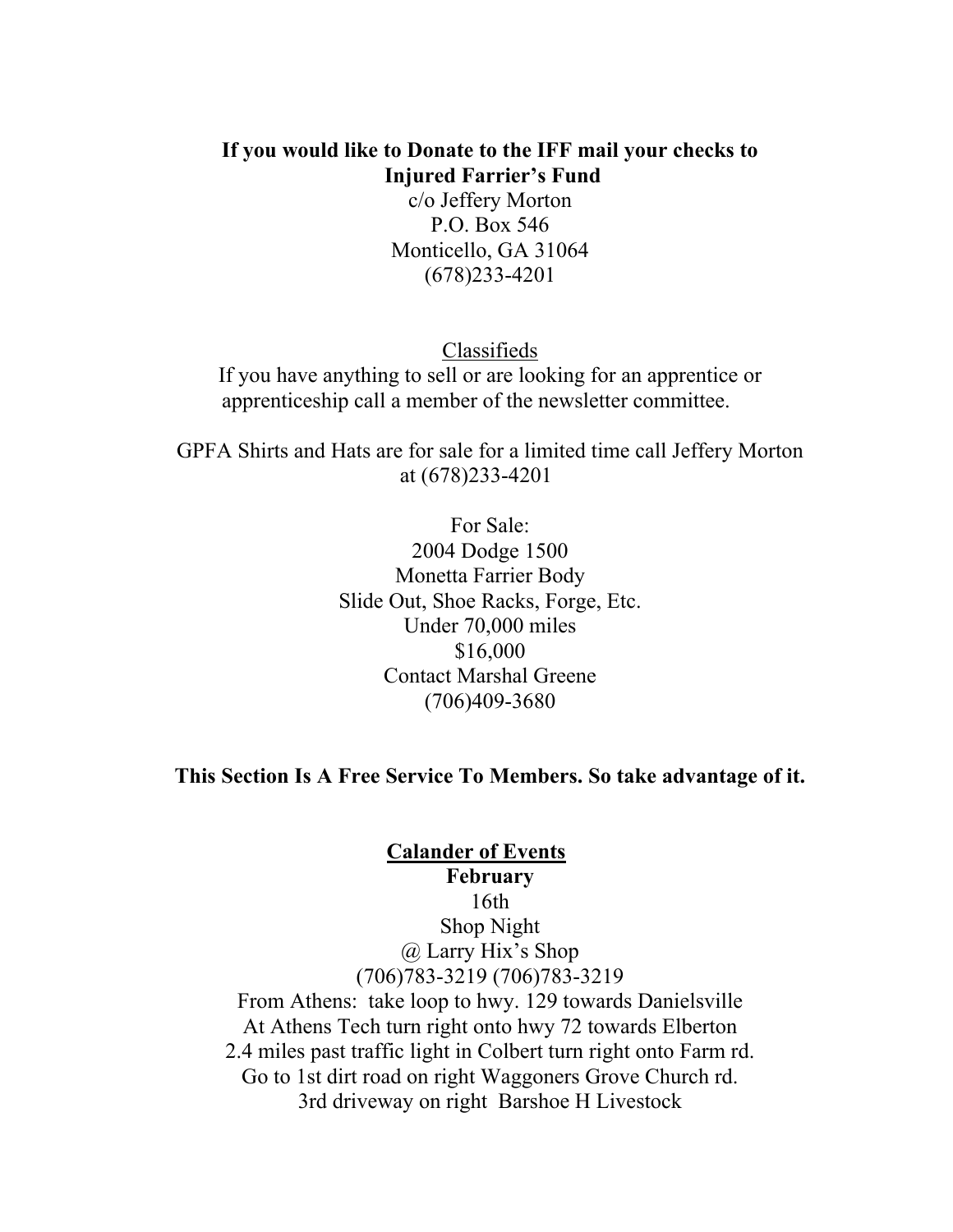follow drive to shop.

2007 AFA Convention Albuquerque, NM Americanfarriers.org **March**<br>3<sup>rd</sup> 9an 9am Basic Horse Owner Education Clinic Town & Country Southern States Monticello, Ga Dan Carter, CJF Jeffery Morton, CF

30-31

Music City Horseshoer's Association AFA Certification Murfreesboro, TN Examiner: Wayne Allen, CJF Test Fee \$120 Deposit  $$45$  due by the  $16<sup>th</sup>$  of March Call to Reserve a Horse Friday 6-6:30pm Registration 7pm Written Test Saturday 8am Practical Exams Begin Info Buck McClendon, CJF (615)274-2803 (615)516-8571

# **April**

 $21^{\rm st}$ Monetta Farrier Specialties Annual Spring Fling Clinician: Bob Pethick

#### TBA

**GPFA** Pre Certification Clinic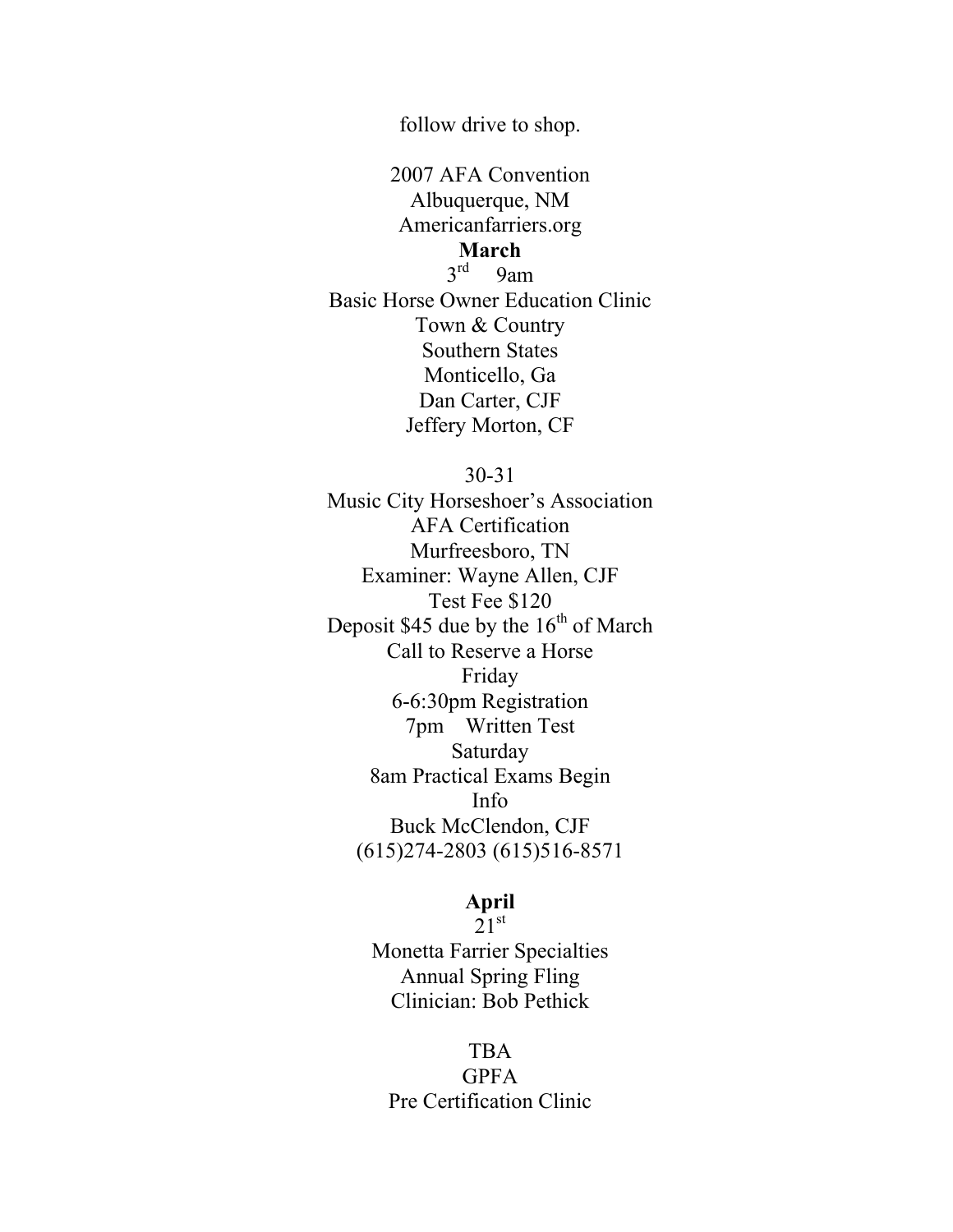**May** 

TBA AFA Certification Examiner Wayne Allen, CJF *We need a new arena and Horses so if you have any ideas contact an officer.*

> 26-27 American Farriers Team Practice Jackson, Ga Contact Eric Gilleland for more Info on cost and availability. **September**  TBA

Warm Up Contest

#### **October**

TBA East Coast Horseshoe Supply Annual Fall Clinic

### **January 2008** TBA World Championship Blacksmith's, LLC GA Contest **TRA** GPFA Contest and Clinics

#### **Basic Horse Owner Education Clinic**

 Jeffery Morton, CF and Dan Carter, CJF will be doing the first clinic in Monticello, Ga. The Goal of this clinic is to promote our members and will be based on basic good shoeing and educating customers on what horseshoers expect from their clients. The bulk of our time will be focusing on emergency shoe removal (without destroying the foot) and discussing the things that cause horseshoers to ignore their phones.

The plan is to build a clinic that will benefit all of our members. So if you are interested in what we are doing come out your input is valued. And if you would like to see something like this in your area call an officer or a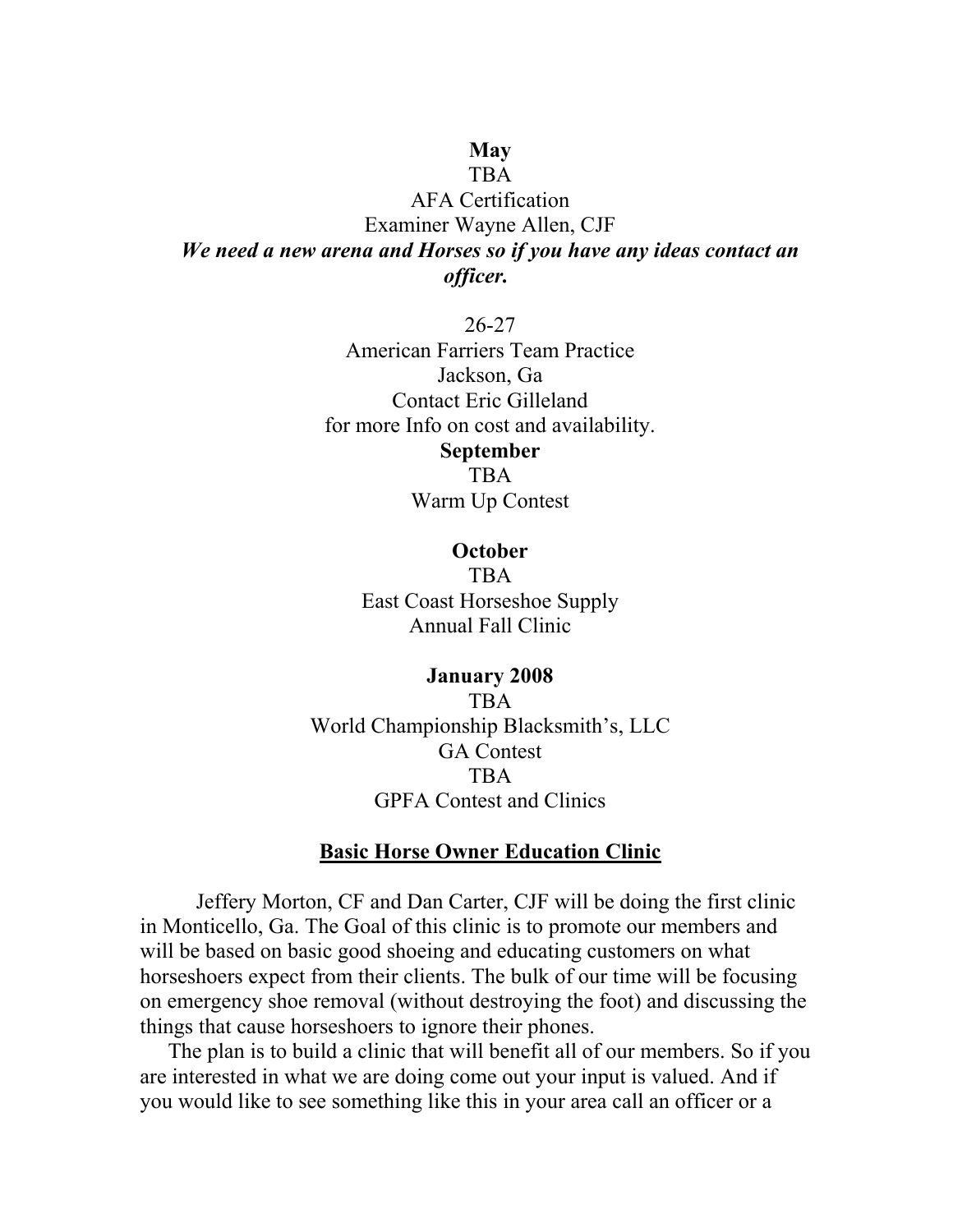member of the clinic committee.

#### **Certification**

After several years of having the AFA certification at Rusty Wright's New Beginings Performnce Horses in Rome, Ga we will have to find a new venue. We have several prospects but they will cost the association. We will need horses so if you know of an arena or horses that we can use please contact an officer we will make the certification happen but you might save us a headache.

Thanks to Rusty for allowing us to use his horses and facility in the past.

#### **2007 Officers**

President Steve Schmidt, CF (706)654-7191 Vice President Larry Hix, CF (706)783-3219 Treasurer Eric Gilleland, CF (770)883-5080 Secretary Jeffery Morton, CF (678)233-4201

#### **Something to Chew On**

*The Rule of 212*  Water boils at 212 degrees at 211 it is just hot at 212 degrees water boils and creates steam, steam can power a train with a train you can move mountains one piece at a time but at 211 degrees you get nothing so remember the rule of 212 because it is one of the small truths that separates excuses from champions